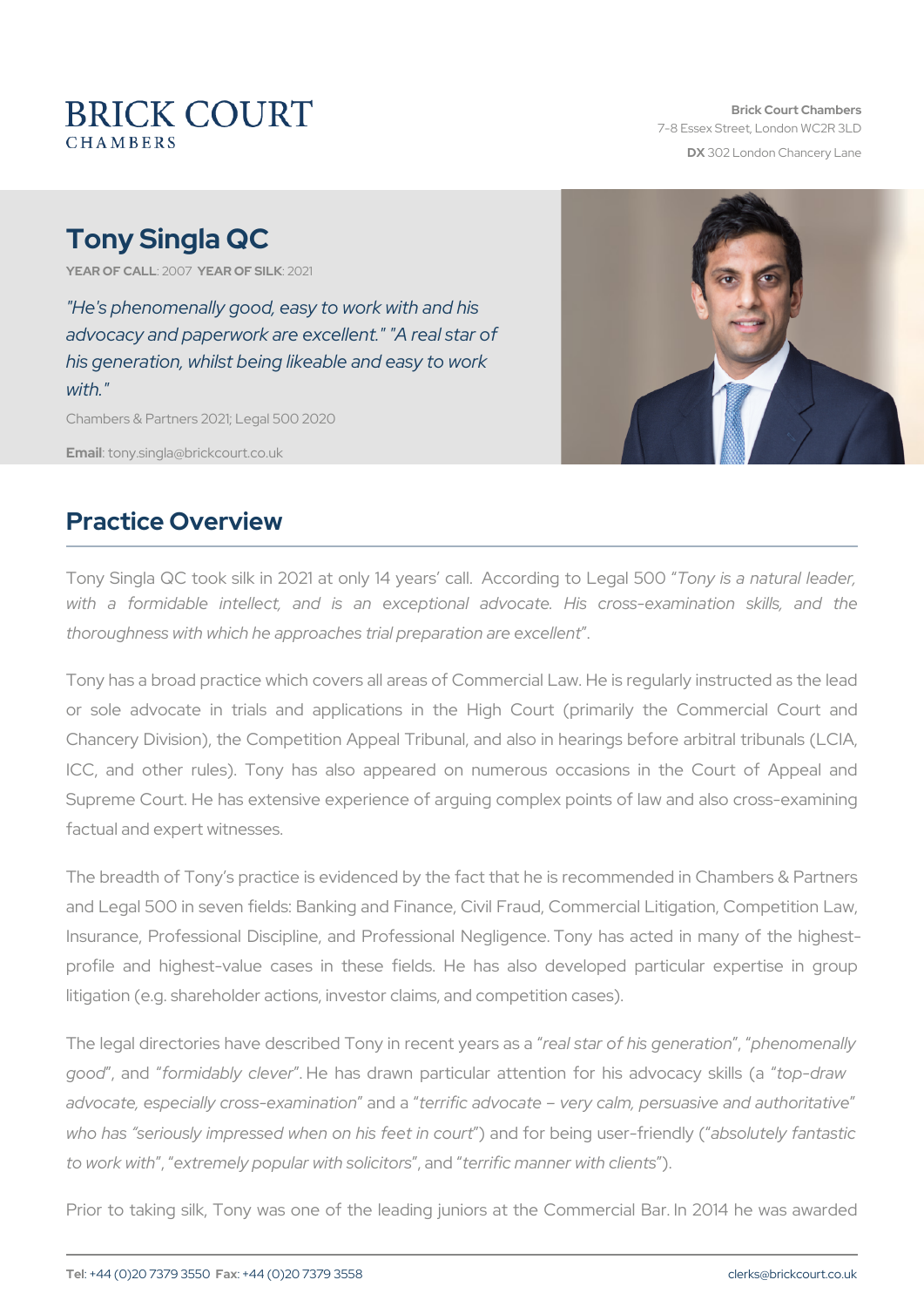Commercial Litigation Junior of the Year at the Chambers Bar Aw Commercial Litigation Junior of the Year by Legal 500 and also as Chambers & Partners, and in 2019 he was nominated as Insurance Partners. Tony was alsTohefela to winneed rt by Hot 100 and by Chambers & P the junior Stars at the Bar .

Tony s current and recent instructions include the following:

- " Banking and :Filmo any cless defending a number of group actions bro sections 90 and 90A FSMA 2000 and is also acting in a derivative hundreds of millions and a substantial cryptocurrency dispute Banking Group and its forme dioxodis/HEGOS distigation he (group litigation brought) by 6,000 shareholders arising out of Lloyds acquisition of HBC include Barclays, Citigroup, Credit Suisse, Goldman Sachs, and Ll
- " Civil F:raTuochy is aTote iPhughlici Innstitution for Social Security v Al Rajaan (claim to recover alleged secret commissions worth Lonestar Communications ions) v Kaye (conspiracy case based on a cyber-attack in Liberia). H Terra Firma v Citibank (\$2 billion fraud claim by Terra Firma arising out He has recently been instructed in cases involving freezing injur and enforcement issues.
- " Competitiōony appeMeneicksin Mastercard (acting for Mastercard) and i acting in Truck be Litigation (acting for IVF& cratigation for facting for  $\overline{a}$ Citigroup), RoRtch Leitigation (acting for K Whinche?, v Qualcomm (acting for Qualcomm). In addition to these leading CPO cases, Tony has majority of follow-on damages actions which have been litigated in
- " Insuran  $\overline{\sigma}$  eny is currently instructed in a large number of business of the COVID-19 pandemic and a substantial dispute under a w acted for the primary ISsingleer Buoy sMooeings vi Zurich (\$1 billion cover dispute concerning damage to a North Sea platform).
- " Jurisdiction and Con:fl**To**hyoifs Laacwishg in several ongoing jurisdi the Brussels Regulation, the Lugano Convention, and at common leading Supreme CThe Alexandros T. (concerning Articles 27 and 28 of Regulation VTB a Capital plc v Nutritek (concerning jurisdiction in respect of
- " Professional NegTiogneyncie acting in a number of claims broug solicitors, and barrister BTI v T Phwe  $S$  of  $\$i$  on  $C$  and it negligence claim and it negligence claim and are it and arrister  $B$  T Phwe  $S$  of  $\$i$  of  $C$  on  $A$ of environmental liabilitie Perimienv Whithers J S(negnidgence claim against so connection with property developments $R$ CH ve Deloitte en to loyn cached in the concerning in  $\epsilon$ Deloitte s audit of AutoNRAM w Epensheds not £100 million claim base advice concerning consumer credit legislation).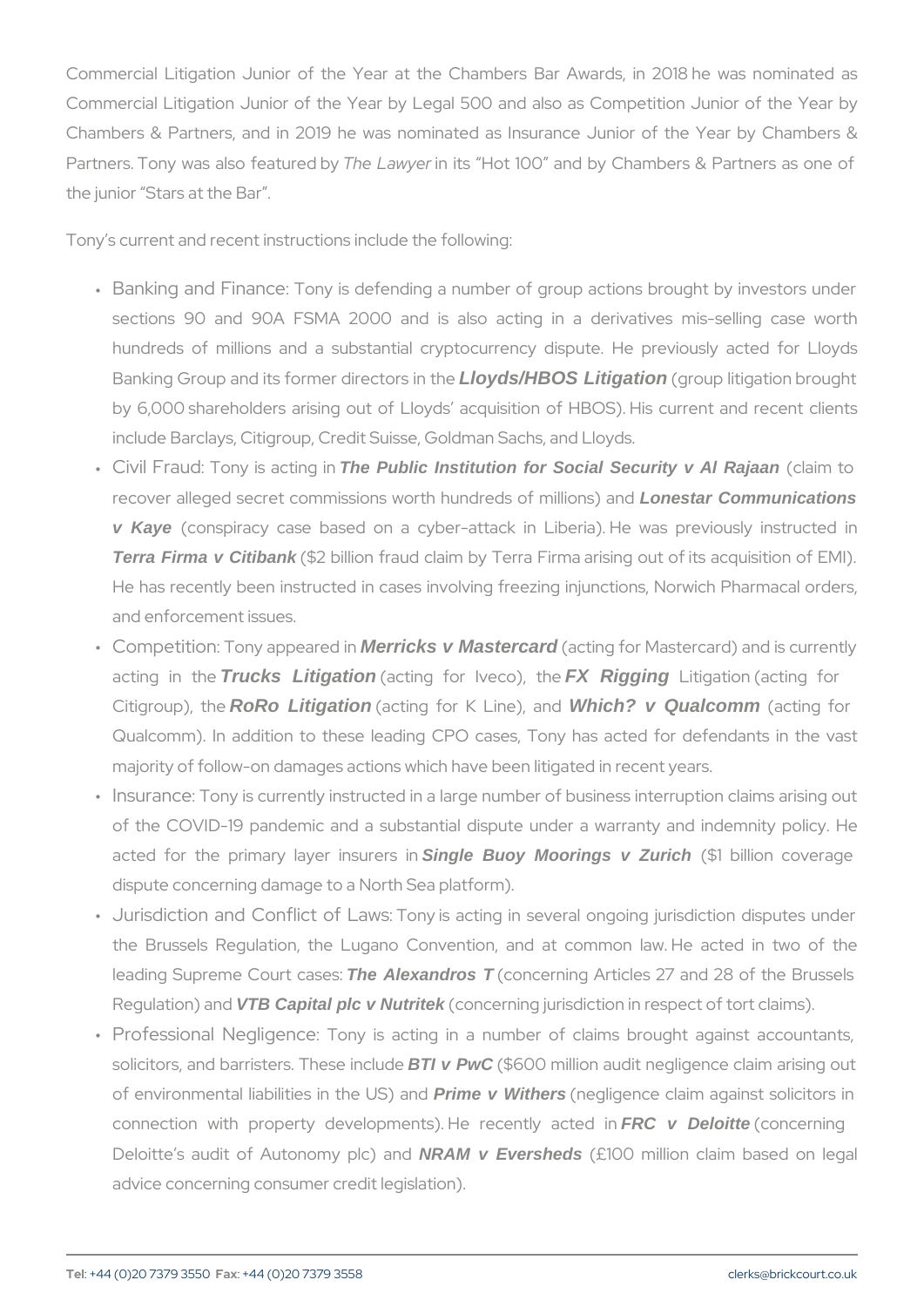" Arbitratiōony is instructed in several ongoing international arbit He previously Raepuble in Coligit in DP World (\$2 billion LCIA arbitration allegations of bribery and corruption in Africa).

Tony is the co- $A$ uthountants Negligence  $2d$  reddition, 2021) and a contribution, 2021, 2021 author Coofm petition Litigation: UK Pract $\alpha$ <sup>d</sup>ee **aint do Pro**2c0e1d9u) re Between 200 Tony was a Retained Lecturer in Law at Oxford University w Competition Law.

# Commercial

Tony has a broad practice which covers all areas of Commercial Law. or sole advocate in commercial cases in the High Court (primarily t Division) and also in hearings before arbitral tribunals (LCIA, ICC, and  $\alpha$ on numerous occasions in the Court of Appeal and Supreme Cour arguing complex points of law and also cross-examining factual and experience

The breadth of Tony s commercial practice is evidenced by th Chambers & Partners and Legal 500 in six commercial fields: Commercial Litigation, Insurance, Professional Discipline, and Profe for Commercial Dispute Resolution in Chambers Global.

Prior to taking silk, Tony was one of the leading juniors at the Co Commercial Litigation Junior of the Year at the Chambers Bar Aw Commercial Litigation Junior of the Year by Legal 500, and in 20 Junior of the Year by Chambers & Partners. The enk awique inters of the at 0 0 e dab Chambers & Partners as one of the junior Stars at the Bar .

Tony has acted in many of the highest-profile and highest-value co notable cases are listed below by reference to particular fields.

## Arbitration

Tony is regularly instructed as the lead or sole advocate in hearing and other rules) and also in arbitration-related applications applications for stays under section 9, applications for interim relief set aside awards under sections 67-69 of the Arbitration Act 199 arguing complex points of law and also cross-examining factual and experience

Tony is currently instructed in a number of ongoing international are past experience includes a number of high value arbitrations seated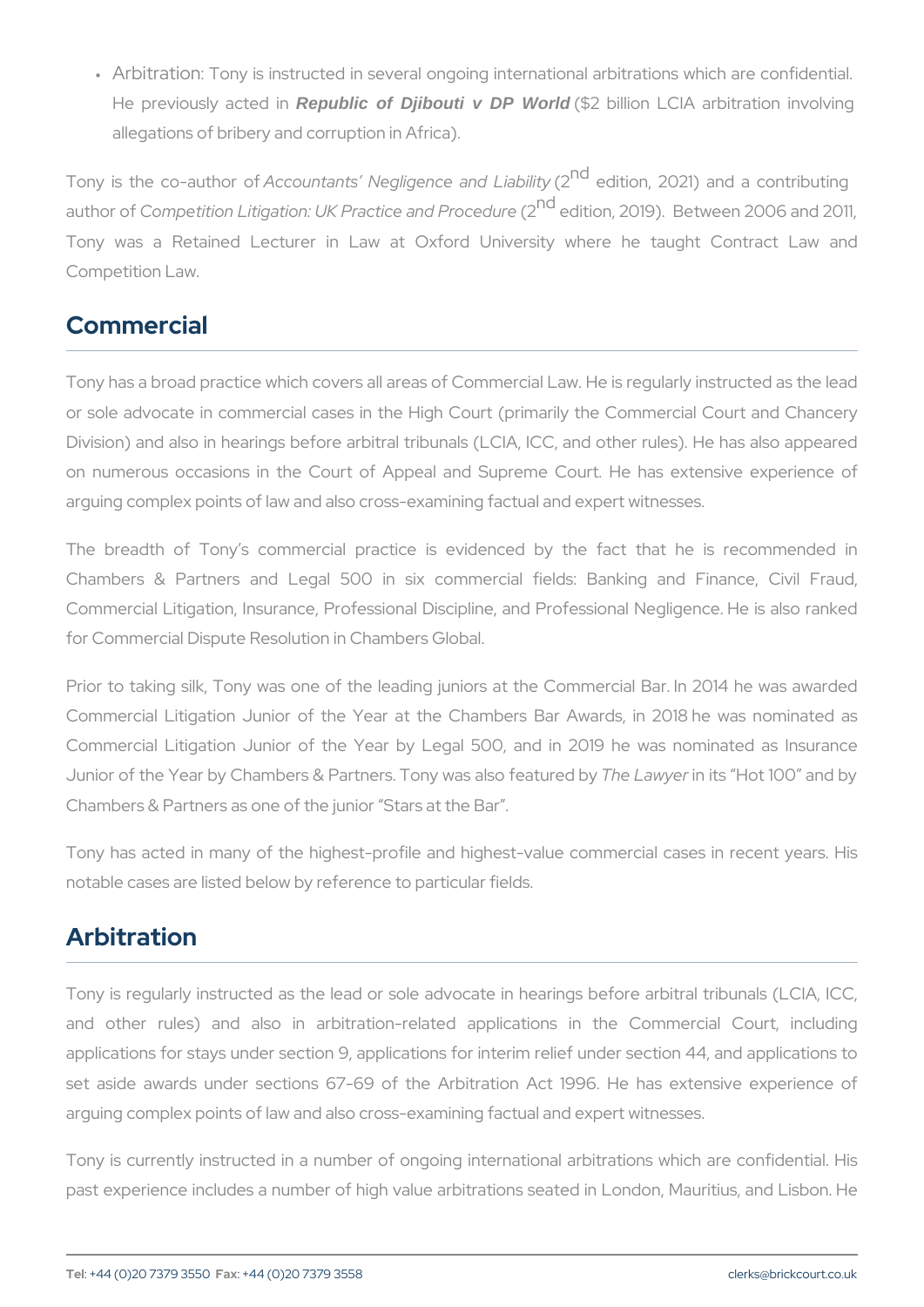acted Republic of Djibouti (\$2 Db Pillion Diarbitration involving allegation corruption in AfNiccra) handd Securities v Mobile Telesystemus in Finnance enforc dispute which involved an application to set aside registration of a  $$$ the basis of fraud and an application for a worldwide freezing or (which led to an appeal to the Court of Appeal on the scope exception: [2011] EWCA Civ 1040).

#### Banking and finance

Tony is recommended for Banking and Finance in Chambers & Part Legal. He has extensive experience of shareholder actions and derivatives mis-selling, mortgage-backed securitisations, and a cryptocurrency disputes. His current and recent clients include Citig Lloyds Banking Group. He has also acted for fund managers, private  $\epsilon$ and high net-worth individuals in cases involving complex financial trans

- " Acting in a number of group actions brought by investors under se
- " Acting for CitigroFu), Rhigtohieng Lintiglabeio.hligh Court and the Compe Tribunal
- " A derivatives mis-selling case against an investment bank worth h
- " Republic of Mozambique (aCtendgitfSuiGsedit Suisse in defending c of State guarantees for \$2 billion loans on the basis of alleged br
- " Fundo Soberano de Angola a ctDmogs f $\mathfrak s$ anthos Sovereign Wealth Fund o to recover \$3 billion of assets alleged to have been fraudulently m
- " The Lloyds/HBOS -Li $[20a15]$   $\phi$ n EWHC 2681 (Ch),  $[2015]$  EWHC 268 3007 (Ch), [2015] EWHC 3219 (Ch), [2015] EWHC 3220 (Ch), [2015] EWHC 4873 (Ch), [2015] EWHC 4874 (Ch), [2016] EWHC 412 (Ch), [2016] EWHC 776 (Ch) EWHC 141 (Ch), [2017] EWHC 3390 (Ch), [2019] EWHC 3096 (Ch), acting successfully for Lloyds Banking Group and its former directors in 5 month trial of claims in 5 and tria brought by over 6,000 shareholders arising out of Lloyds acquis global financial crisis
- " Rowe v IngeniousacMinendiafor Ingenious Media in defence of grou hundreds of investors in its film finance investment schemes
- " Credit Suisse [20HIM9 R E W H C 1922 (Ch) claim by Credit Suisse for payroll tax
- " Terra Firma v -C \$t2bb hilkion claim by Terra Firma against Citibank a acquisition of EMI
- " Acting for a private equity firm in a very substantial claim concerr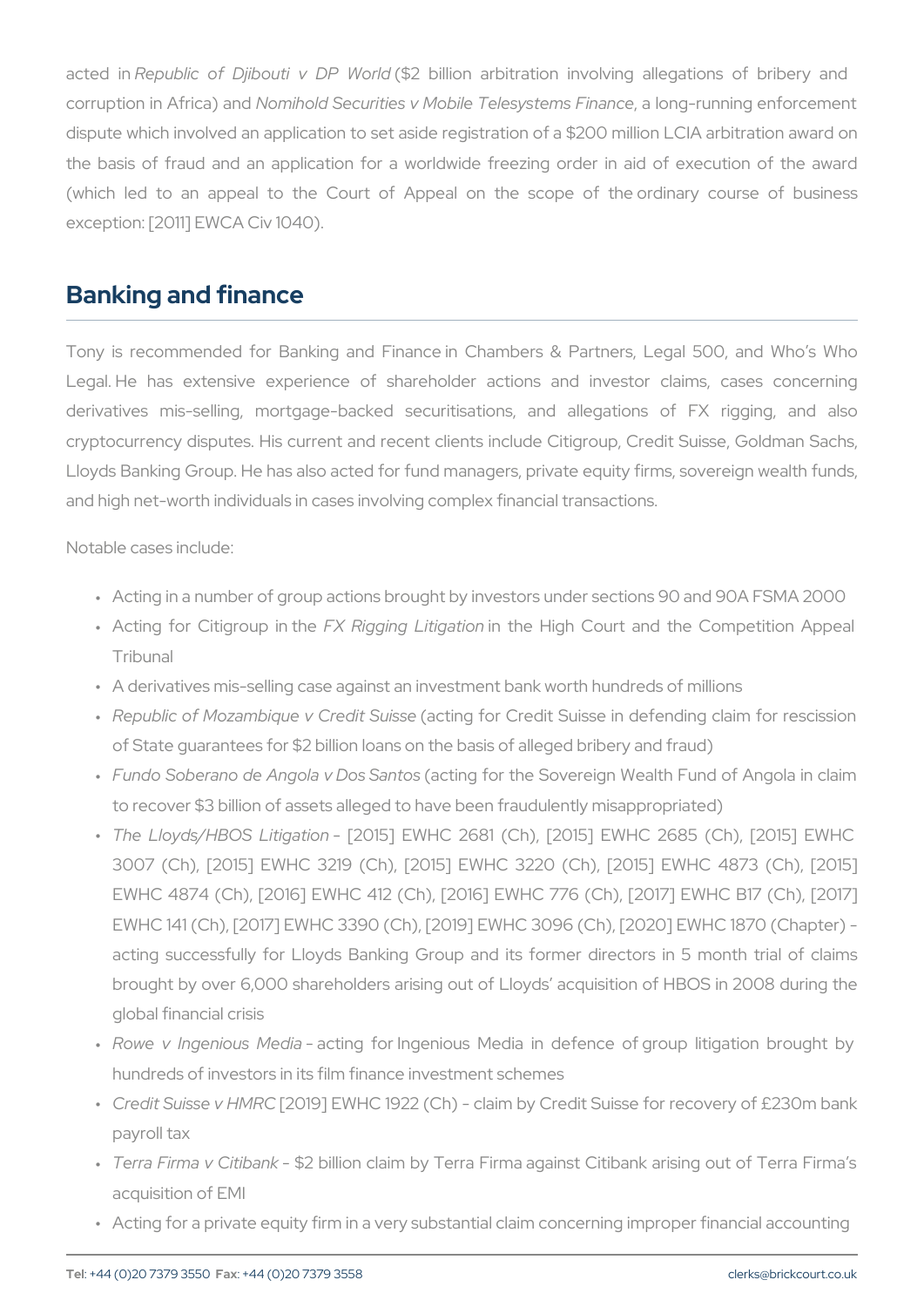- " Bank of Moscow v JF $\mathbb C$ on $\mathbb G$ meurpial Court proceedings concerning facility agreement and related guarantees
- " Belltrey Corporation v New o[QtOe131]nt**E Whle Cio 6500** (Ch) Chancery concerning the validity of a demand for security in respect of a £2
- " VTB Capital plc v Nutritek I[n2t@t8}atiUcKnSaC Go-rpSupreme Court appeal £200 million loan facility agreement
- " Salkeld Investments Ltd v We[s2t0 O2n]e ELWolbolnCs 2L7t0d1 (QB) claim aga finance company to recover losses suffered as a result of a mortga

# Civil fraud

Tony is recommended for Civil Fraud in Chambers & Partners. He is r freezing injunctions, Norwich Pharmacal orders, and enforcement number of trials involving allegations of deceit, conspiracy, bribery in a substantial case arising out of a cyber-attack.

- " The Public Institution for Social Secur(tcylaivm Allo Rraejeaonweranadleogle. commissions worth hundreds of millions)
- " Republic of Mozambique (aCtiendgitfSuiGsedit Suisse in defending c of State guarantees for \$2 billion loans on the basis of alleged br
- " Fundo Soberano de Angola a ctDmogs f $\mathfrak s$ anthos Sovereign Wealth Fund o to recover \$3 billion of assets alleged to have been fraudulently m
- " Lonestar Communications Corporation LLC vacDianngieforKalyoeneasntonlro substantial conspiracy case arising out of a cyber-attack in Liberi
- " Republic of Djibouti-vacDiPhgWfoorndDP World in successful defence involving allegations of bribery and corruption in Africa
- " Bank of Moscow v JF\$C15G0romuiplion fraud claim and related committ out of a worldwide freezing order
- " Terra Firma v C\$ tbabnik lion fraud claim against Citibank aris acquisition of EMI
- " Eclairs Group v JKX [2016] GUaKS plc71 Supreme Court appeal conc company directors in the context of an attempted corporate raid
- " Michael Cherney v Oleg\$4Debriilplacsnka Commercial Court claim rel shareholding in Rusal
- " VTB Capital plc v Nutritek [@t0e1r3n]atiUoKnSaO: Go-rpSupreme Court app jurisdiction in respect of fraud claims, piercing the corporate vei freezing order on the basis of material non-disclosure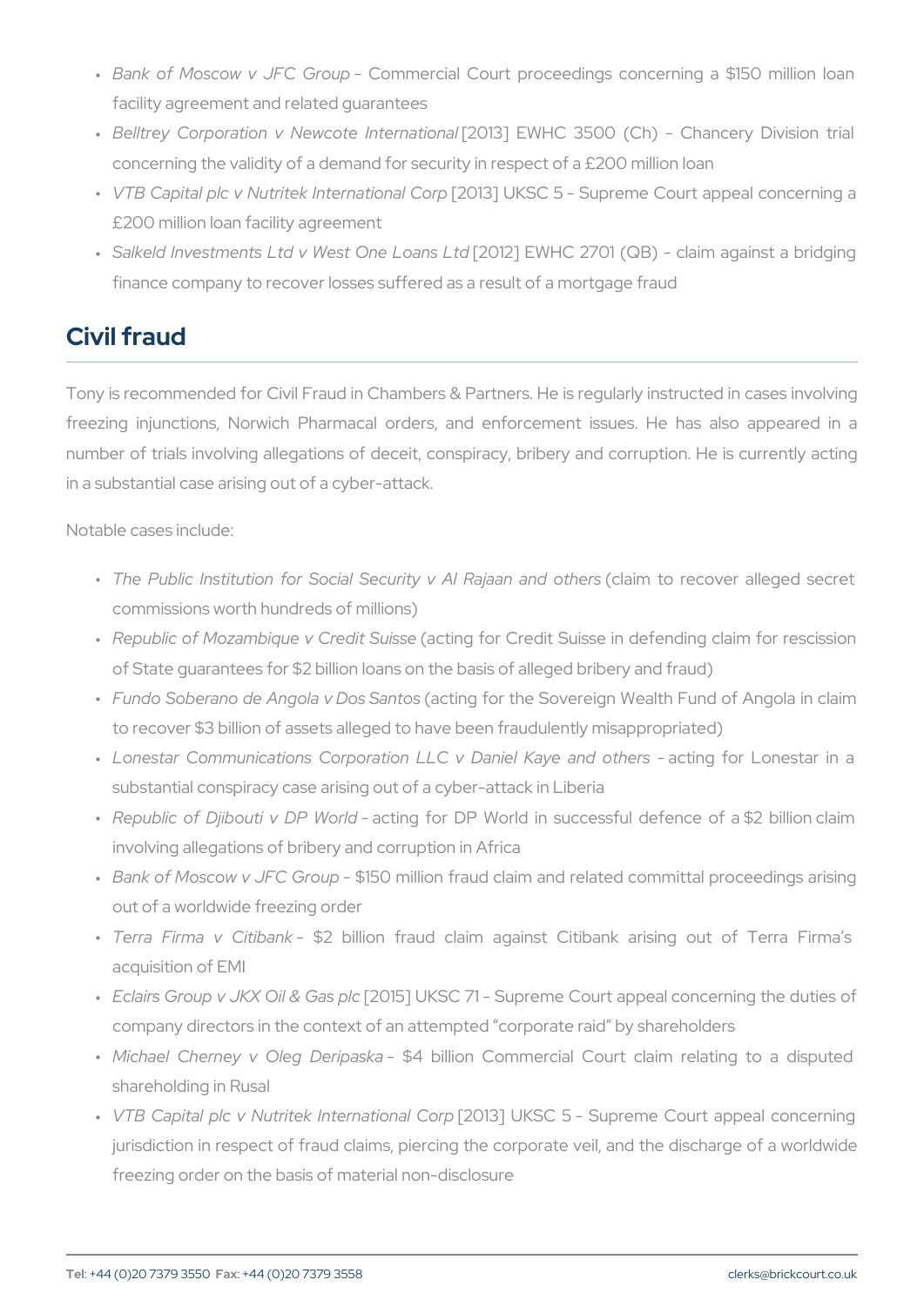- " Nomihold Securities v Mobile T $[20$ **@** \$ $\frac{1}{2}$  ] tedmislo Fyion as a cReep 6 and [2011]  $\frac{1}{2}$ (Comm) - application to set aside registration of a \$200 million  $L$ of fraud and an appeal to the Court of Appeal on the scope o exception in worldwide freezing orders
- " Bloomsbury Internationą́ 20v10 Ho EyWobl にe 1150 (Ch) £200 million arising out of the collapse of the British Seafood group

## Competition

Tony is recommended for Competition in Chambers & Partners and Competition Law in Chambers Global. In 2018, prior to taking silk, he Competition Bar and was nominated as Competition Junior of the Year

Tony has considerable experience of the new collective proceedings Tribunal. He is currently actimuc less Laits of halom of hear Ive & o Rigging Litigat (acting for CitigrouRoo), RoanLditigation and for K Line). He previously appeared as a propeared as  $\alpha$  in  $q$ Merricks v Ma(satetrionagrdfor Mastercard). In addition to these CPO defendants in the vast majority of follow-on damages actions which ha

- " The Trucks Litigation for Iveco in defence of two applications f orders and also follow-on claims in the Competition Appeal Tribun
- " The FX Litigacttiion og for Citigroup in defence of two applications f orders in the Competition Appeal Tribunal and also a very subs Court
- " The RoRo Litiagrattiinogn for K Line in defence of an application for the Competition Appeal Tribunal and various follow-on damages roll-on, roll-of shipping services
- " Merricks v Mastardand for Mastercard in defence of a £14 billi consumers in the Competition Appeal Tribunal
- " Media-Saturn-Holding v Tosh2ib&i9]anEdWhoCheffs095 (Ch) cartel relating to the supply of cathode ray tubes
- " Apple v Qua-Icaocmtiming for Qualcomm in a multi-billion dollar c Qualcomm's patent licensing and chipset supply arrangements
- "iiyama Benelux BV v Schott aAcGlingnoforothSeamssung in Court c concerning the territorial scope of EU competition law
- " Peugeot SA v NSK and to the damages claim relating to the supply of
- " Vodafone v Infineon-anad rtoethelasmages claim relating to the supply of
- " The Air Cargo Laicitgrangiofnor-Asiana Airlines in a multi-billion pou relating to the air cargo sector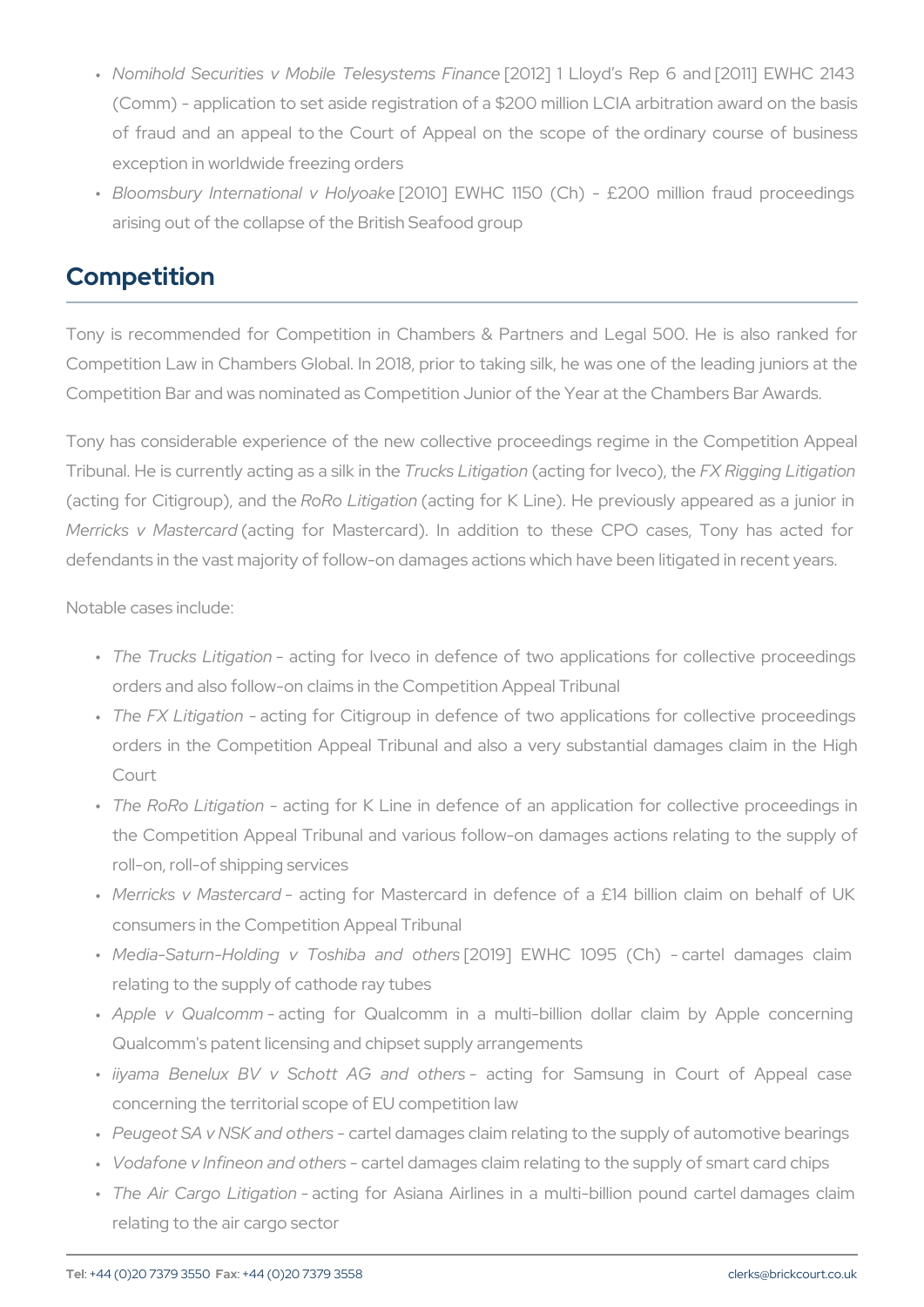- " Acting for Rolls-Royce in defending a stand-alone Article 10 relating to the supply of spare parts
- " Acting for an Italian airport in LCIA arbitration concerning State a
- " Acting in the first ever appeal to the Competition Markets Authori for electricity distribution companies
- " W M Morrison Supermarkets plc and others v Maste[2001:13c] EnWoHrOpo1rQai  $(Comm)$ ,  $[2013]$  EWHC 3082  $(Comm)$ , and  $[2014]$  EWHC 2921 ( damages claim concerning the MasterCard multi-lateral interchang
- " Hanson Quarry Products Europe Limited V[2 Cl 13] peCtAtTon7 Gomentis Hanson in relation to the Competition Commission s market invest and ready-mix concrete
- " Advising in relation to the OFT s investigation into the electronic
- " Imperial Tobacc [c2 0v1 O] F  $\mathbb C$  A T 41 successful appeal against £100 m practices in the tobacco industry, the highest ever fine imposed up
- " Case T-28 bn/De9 v Commisspiponal before the General Court agains infringement of Article 102 in the supply of computer chips, the single firm by the European Commission
- " Boliden AB v IMI ple aad telt deamsages claim relating to copper tubes
- " WH Newson v IMI plc acnadielthers ages claim relating to copper fitting
- " Sony y AU Optronics-aged to the damages claim relating to liquid cryst
- " Nokia v AU Optronics[20110] o ENNehls 731 (Ch) cartel damages cl crystal displays
- " Nokia v Tatung and aortthed relamages claim relating to cathode ray tub
- " Honda v Asahi and agther than ages claim relating to carglass
- " Durkan Holding[\$20v11] FOT LAT fesst, Nicholson v OF T and IS2G01 P1 of a CoAeT v10, C Quarmby Construction Comppany CANT FIGMI, and struction to FOTAT 12 acted in 5 appeals against the OFT's infringement decision in construction industry
- " Durkan Holding \$2 0 1 O JF C A T 12 disclosure application raising iss rely upon fresh evidence in the CAT
- " Case T-44 & KOK v Comm-is appeal against ¬150 million fine for pa fasteners cartel
- Case T-112/07 Hitachi v Commission appeal before the General Court against ¬50 million fine for " participation in the gas insulated switchgear cartel
- " Virgin Media v BAStkiy Be 102 claim relating to the supply of pay TV c
- " Vtesse Networks v Valų́ 2000) Œf MCAr Civ 16 Court of Appeal cas aid and the principle of equal treatment in the telecommunications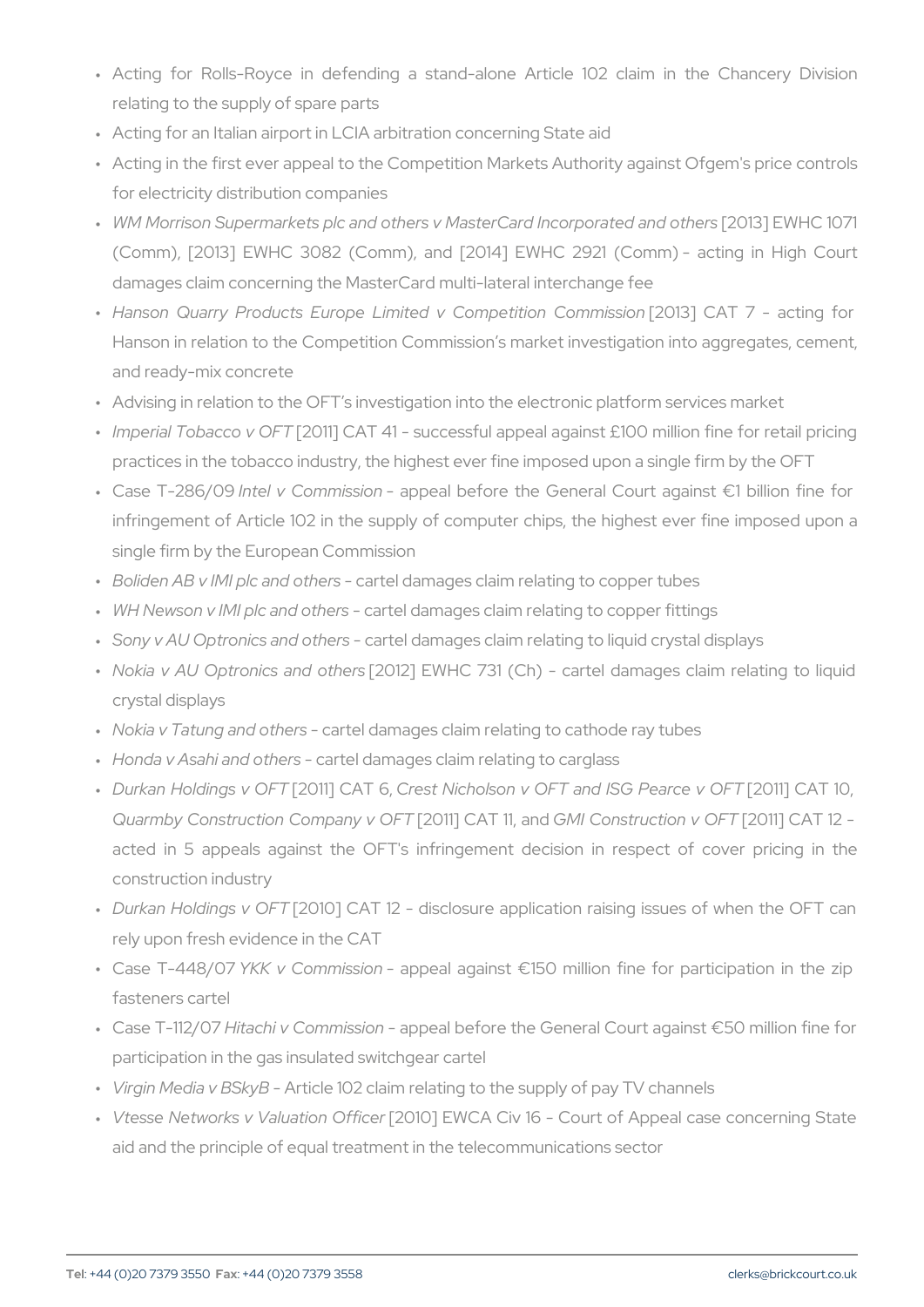" Tonstate v South So[m2@099d]tEDNCHC 3308 (Ch) - competition law clai of issue estoppel and abuse of process

#### Energy and natural resources

Tony has significant experience of energy disputes. Notable cases inc

- " Acting in a \$30 million High Court dispute concerning the techno and gas platforms
- " Advising in relation to a dispute concerning oil pipelines in Kazak
- " Single Buoy Moorings Inc v Zurich Ins**aca**imogei**plo a**find boit hiens disput a mobile offshore production unit and storage tank in the Yme oil
- " Acting for Talisman Energy in Commercial Court proceedings co Joint Operating Agreement
- " Advising in relation to Ofgem s RIIO-ED1 price control companies
- " LCIA arbitration concerning a production sharing contract and jo into by joint venture partners in an oil and gas development projed
- "CGGVeritas v Domin-ionComEmeerrgcyial Court claim for payment processing and acquisition of seismic data in Tunisia
- " Lahyani v BeneColoentmiercial Court claim concerning investments m exploration and production companies
- " Advising BP on the interpretation of various acquisition and proce

# group litigation

In recent years, Tony has developed particular expertise in grou investor claims, and competition cases). He is familiar with disp sample claimants. He is currently instructed in a number of group sections 90 and 90A FSMA 2000 and also a number of collective Competition Appeal Tribunal. He previously The teld of yod rs /sHe BY @ IS all Leiwit in The Leion of The Liti litigation brought against Lloyds Banking Group and its former dire out of Lloyds acquisition of HBOS).

Notable cases include:

" Acting in a number of group actions brought by investors under se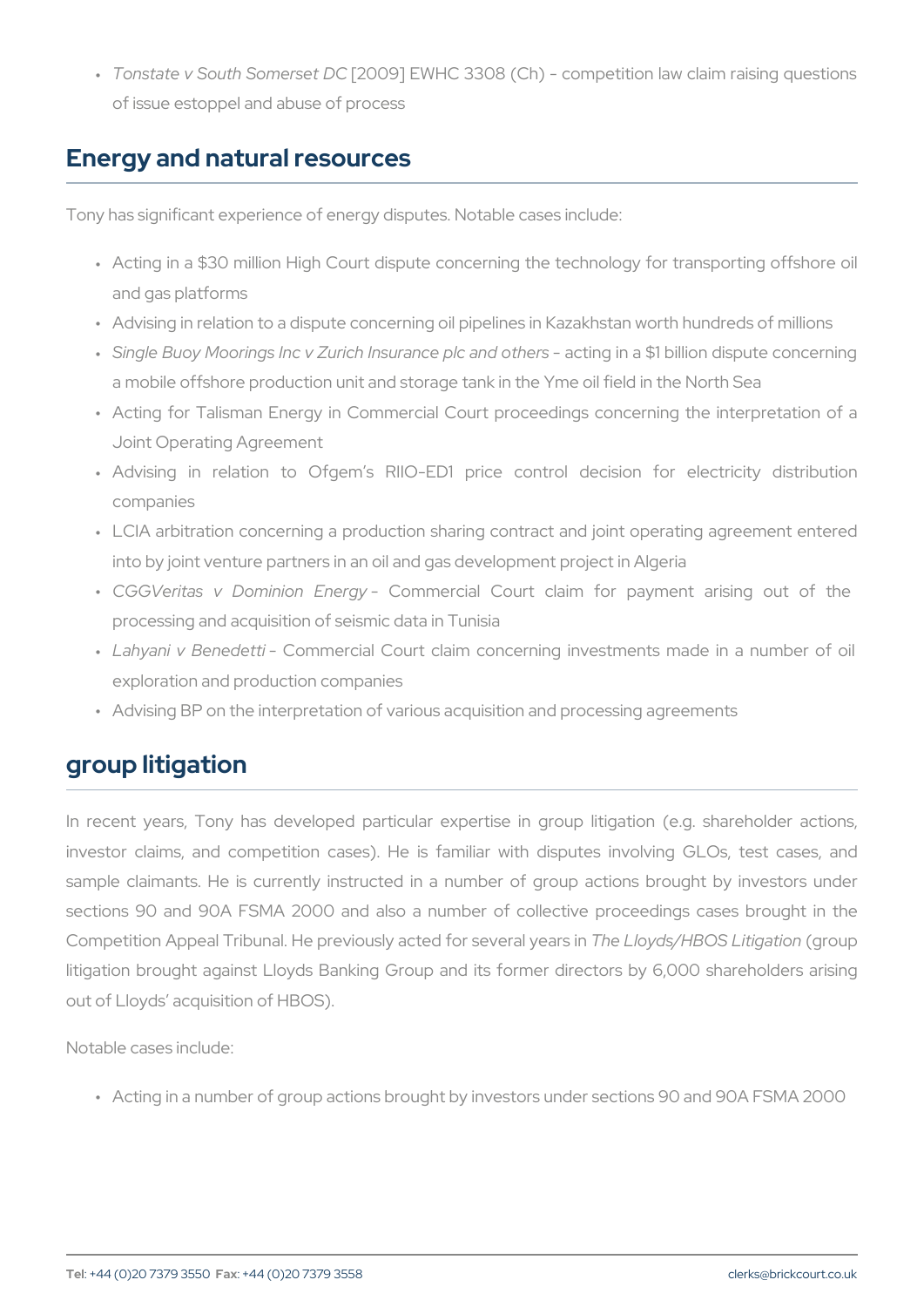- " The Lloyds/HBOS -Li $[20a15]$  phe WHC 2681 (Ch),  $[2015]$  EWHC 268 3007 (Ch), [2015] EWHC 3219 (Ch), [2015] EWHC 3220 (Ch), [2015] EWHC 4873 (Ch), [2015] EWHC 4874 (Ch), [2016] EWHC 412 (Ch), [2016] EWHC 776 (Ch) EWHC 141 (Ch), [2017] EWHC 3390 (Ch), [2019] EWHC 3096 (Ch), acting successfully for Lloyds Banking Group and its former di brought by over 6,000 shareholders arising out of Lloyds acquis global financial crisis
- " The Trucks Litigation for Iveco in defence of two applications f orders in the Competition Appeal Tribunal
- " The FX Litiga acttiion og for Citigroup in defence of two applications f orders in the Competition Appeal Tribunal
- " The RoRo Litiagrattiinogn for K Line in defence of an application for the Competition Appeal Tribunal relating to the supply of roll-on,
- " Merricks v Mastardand for Mastercard in defence of a £14 billi consumers in the Competition Appeal Tribunal

### Insurance and reinsurance

Tony is recommended for Insurance in Chambers & Partners and Leg Tony was nominated as Insurance Junior of the Year at the Chamber advising on coverage issues concerning business interruption, D&O, warranty and indemnity policies.

- " Advising a number of insureds in respect of the COVID-19 business interruption insurance policies
- " Single Buoy Moorings Inc v Zurich In**satiangcéopithenpotiont a ey slayer i**n \$1 billion coverage dispute concerning damage to a platform in the
- " Crowden v QBE [@ \$0173] n E & HC 2597 a (colomngmin) or QBE in a case conc interpretation of a professional liability insurance policy in the financial instruments
- " Acting for a major accounting firm in ARIAS arbitration professional indemnity policies
- " The Alexand (200s1 2T] 1 Lloyd's Rep 162, [2013] 1 Lloyd's Rep 217, 712 (Comm), [2014] EWHC 1029 (Comm), [2014] EWCA Civ (Comm) - acting for the Companies Market insurers in the long-running insurance litigation arising the litigation arising the litigation arising insurance litigation arising the litigation arising the litigation arising th out of the loss of the Alexandros T, which resulted in a succe on jurisdiction issues, successful contempt of court proceeding substantial fines, and a summary judgment against the insureds up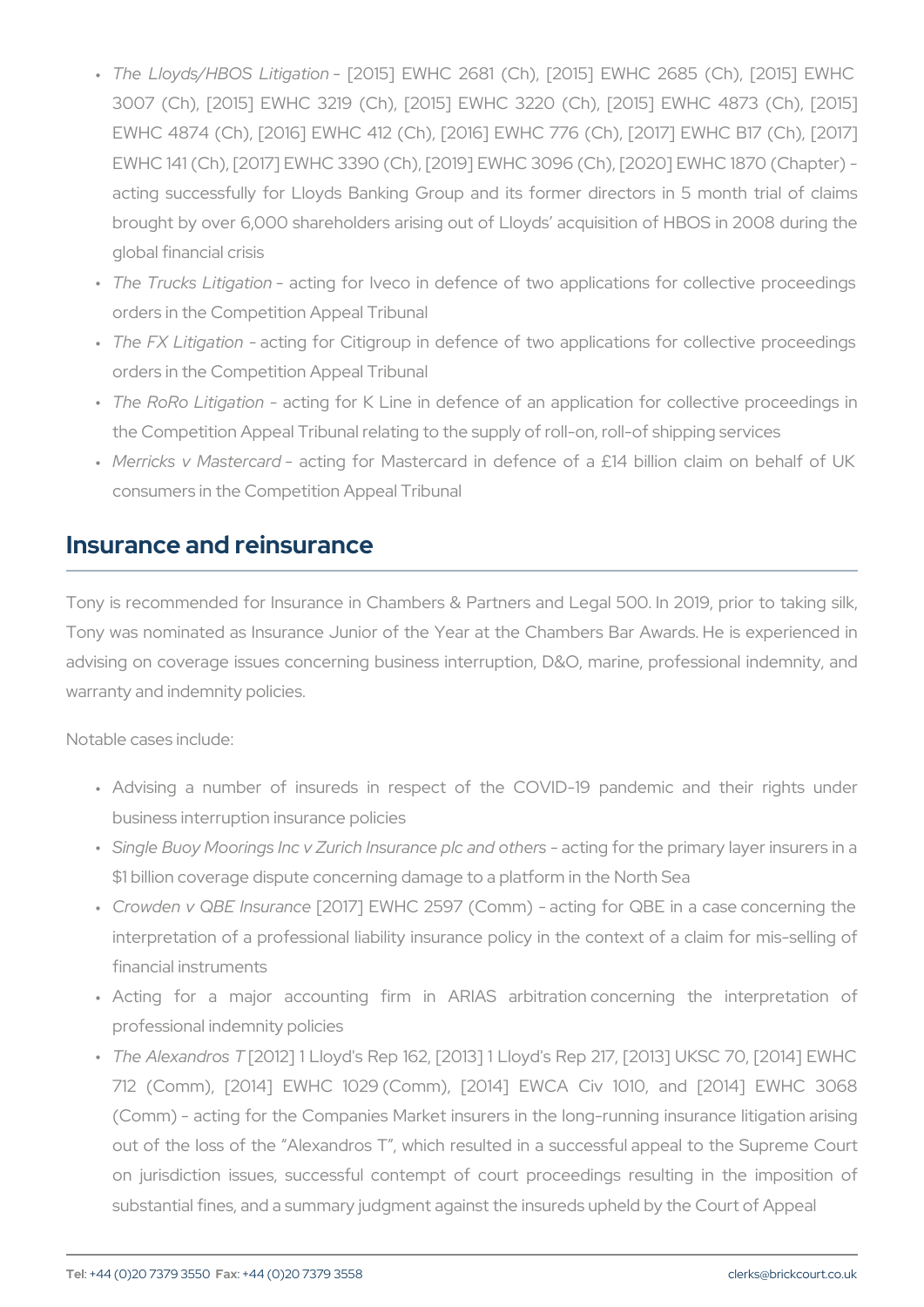" Compagnie Generale De Location SA v AXA Corporate pr&selunttionngs AA in a multi-million coverage dispute arising out of the sinking of a " New Proton Bank v Brit bhW rilnien iinesdurance claim following the loss " Ad hoc arbitration concerning alleged breaches of an underwriting " A X A Seguros v Allia [n2z01 l1n] suErWh. Ho Ce 268 (Comm) - reinsurance o hurricane damage to Mexico s highway structure

### Professional negligence

Tony is recommended for Professional Negligence in Chambers & F ranked by Legal 500 in the related area of Professional Disc considerable experience of acting in negligence claims brought ag barristers (many of which are confidential). Theory uinstaanits so thineglogened Liability specialist practitioner text, and is often instructed to accountancy firms.

- " Prime v Withergsligence claim against solicitors in connection with
- " ENRC v Dechegtligence claim against solicitors arising out of a co
- " B TI v Pw & cting for Pw C in defence of a \$600 million auditors environmental liabilities in the US
- " Financial Reporting Councaictiong Defocrit Deeloitte in a 7 week heari Disciplinary Tribunal in connection with the audit of Autonomy plc
- " NRAM v Ever**sbeiols** for Northern Rock in a £100 million neglige advice given by Eversheds concerning consumer credit legislation
- " Manchester Building Society wde Geradtng hGormanotn Thornton against a negligence claim arising out of the accounting treatment of interest
- " ENRC v D[e2c0h1e6t] EWCA Civ 375 Court of Appeal case con privilege and the principle of open justice
- " Lady Nina Bracewell-Smid**e** fevnoDion Dioteloitte against a multi-million of allegedly negligent tax advice
- " Acting for liquidators in a negligence claim worth approximatel auditors of an international collective investment scheme
- " Defending a leading City law firm against a multi-million pou conduct of litigation
- " Financial Reporting Counciac timBgakfoor Tbialkyer Tilly in disciplinary p by the FRC in connection with the audit of Tanfield Group
- " Defending a leading tax and advisory firm against a multi-millio corporate finance transaction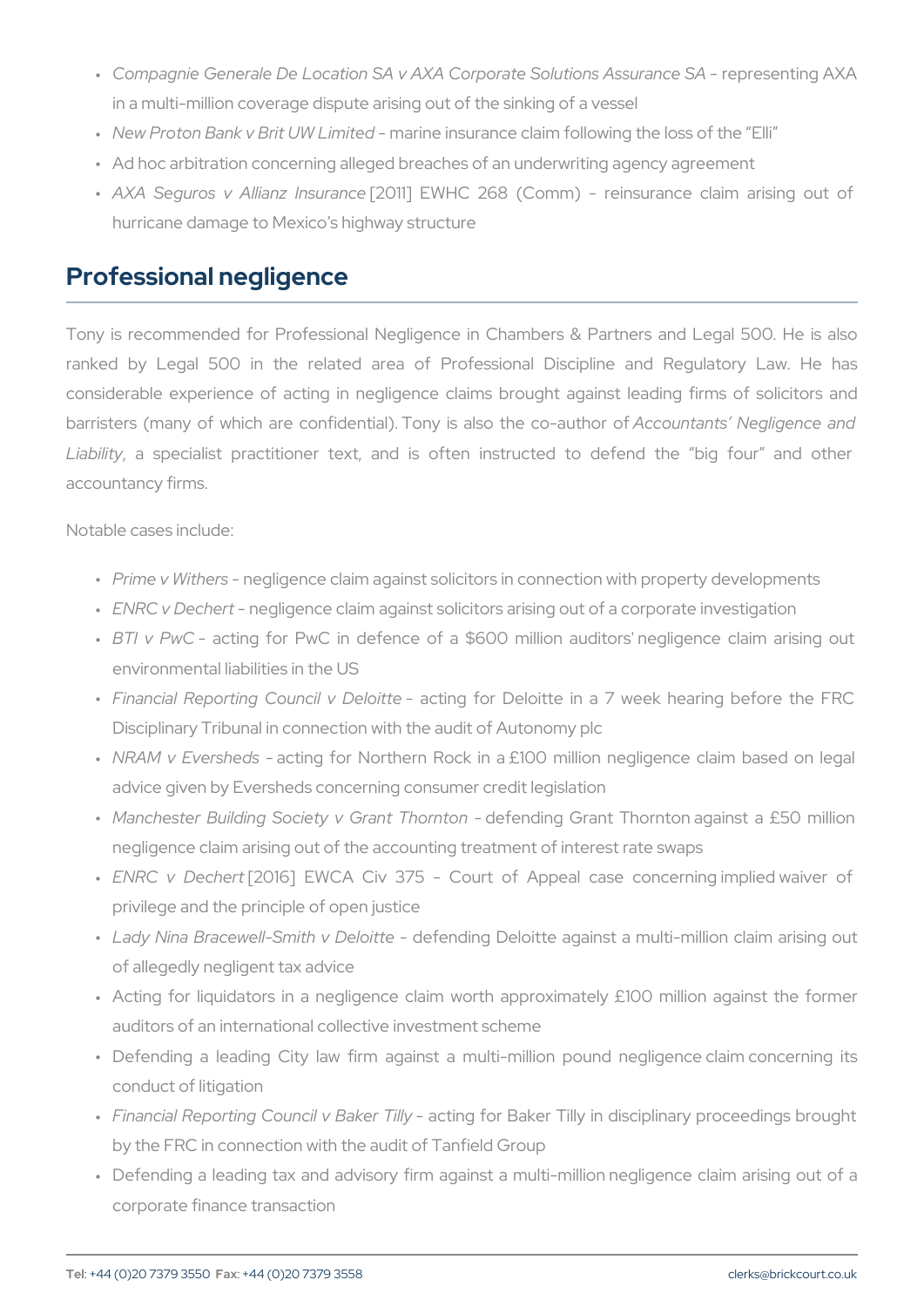- " Defending a leading accountancy firm against a multi-million n allegedly deficient audit
- " Defending a West End firm of solicitors against a multi-millio conduct of litigation

#### Jurisdiction and conflict of laws

A significant proportion of Tony s cases have an international dime dealing with foreign laws and advising in relation to conflict of laws of substantial jurisdiction disputes in recent years under the Brussel and at common law, including two cases in the Supreme Court.

Notable cases include:

- " The Public Institution for Social Secur[2y020] AEE WRHaCJa a2n978 nd(Com (appeal pending) - jurisdiction challenge under Article 23 Lugan alleged secret commissions worth hundreds of millions
- " Lonestar Communications v Dani[e2l01K9a]yeEWahnio8 of OrhOe8rs(Comm) application for order dispensing with service out of the jurisdictio
- " Winkler v Shamoon [2016] EN HC 217 (Ch) successful jurisdiction challenge on behalf on behalf with  $\sim$ of the widow and daughter of the late Israeli billionaire, Sami and succession under the Brussels Regulation
- "iiyama Benelux BV v Schot[20A6] aEnWHC th& 2:97 (Ch) application to set aside and to set as in to set as in permission to serve out of the jurisdiction raising issues about TFEU
- " The Alexan [12:10 \$3] TUKSC 70 Supreme Court apipse a alibon penemorient provisions in Articles 27 and 28 of the Brussels Regulation
- " VTB Capital plc v Nutritek [20e1r3n]atWoKnSaC Gorp Supreme Court app service out of the jurisdiction for tort claims and piercing the corp
- " Skype v  $[10000]$  EWHC 2783 (Ch) successful application for restrain Californian proceedings in the context of a multi-billion p founders of Skype

### Directory Quotes

- " "He is very helpful and approachable, and gives great advice." really bright, but also really personable." "He is incredibly bri good commercial advice." (Chambers & Partners 2022)
- " "Tony is outstanding. His experience covers a number of fie understanding to matters and he is phenomenally intelligent." (Cha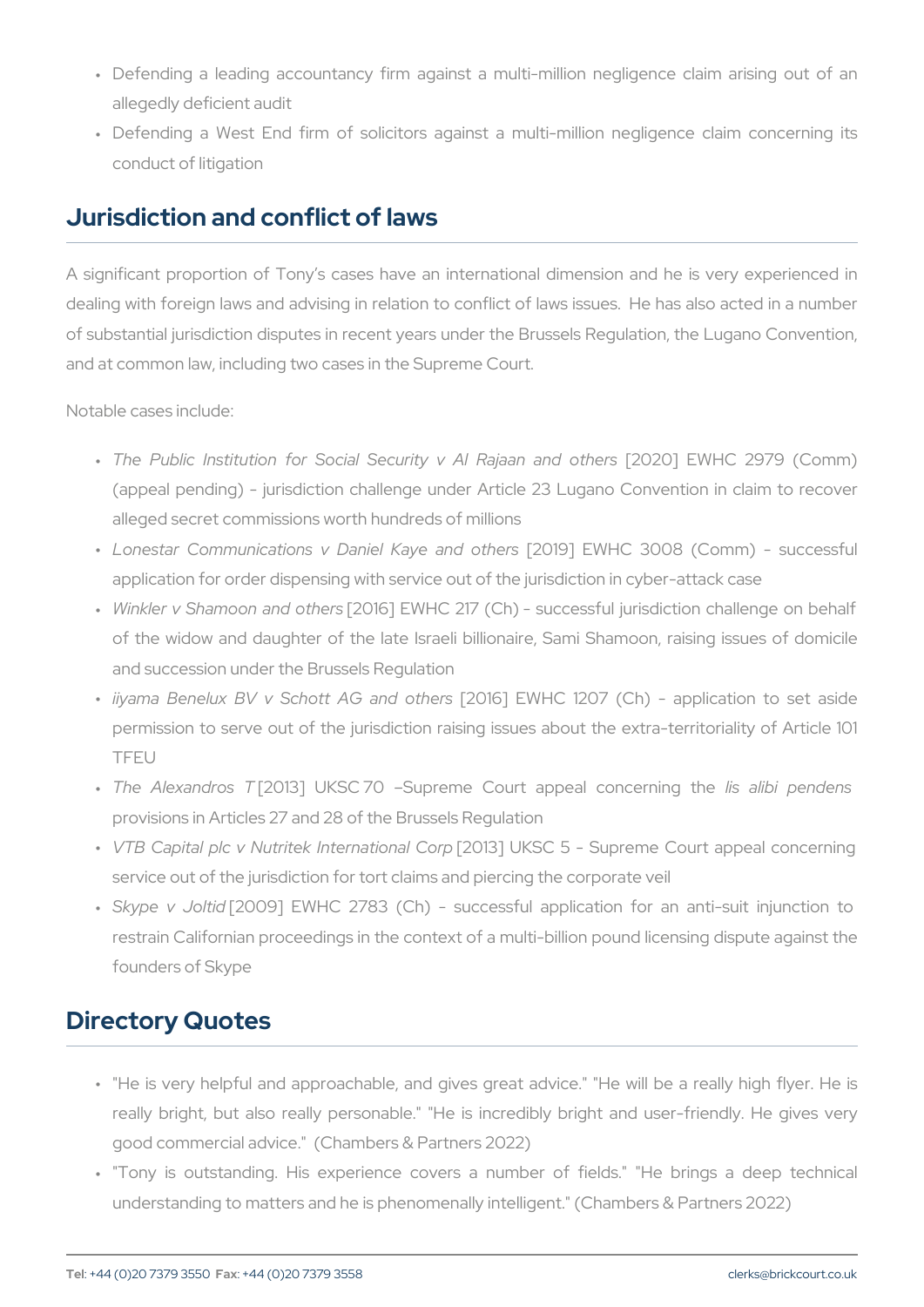" "He who knows accounting very, very well. He is very con professional indemnity he is the first person I look to." (Chamber " "He's very user-friendly, very clever and works incredibly hard." (

- " "He is very smart, switched on and very well versed in competition too." "He is a rising star." (Chambers & Partners 2022)
- " "A well-deserved promotion to QC. A top-draw advocate, espert 500 2022)
- " "Gets to the heart of an issue quickly and has very good judgem own views and is very accomplished and capable." (Legal 500 202
- " "Efficient, insightful and direct. A junior to watch." (Legal 500 2022) " "Very clever, excellent paper work and a terrific advocate very o Thinks on his feet quickly and proactively." (Legal 500 2022)
- " "Tony is a natural leader, with a formidable intellect, and is examination skills, and the thoroughness with which he approach (Legal 500 2022)
- " "Tony has phenomenal depth of knowledge about auditing, combine and brilliant attention to detail." (Legal 500 2022)
- " "Speaks from a position of a wealth of experience and makes the "He is good at finding creative solutions to difficult issues." (Char
- " "He is incredibly smooth, hard-working, forensic and methodical."
- " "Straightforward, and provides excellent analysis which is well a a classic, intelligently presented and considered case." (Chambers
- " "He can process the technical detail and see to the heart of poin also provides robust and measured opinion on coverage." "He's with and his advocacy and paperwork are excellent." "His writte (Chambers & Partners 2021)
- " "He produced a really fantastically helpful piece of work with a re Partners 2021)
- " "A brilliant mind combined with a calm, analytical approach. \ extremely popular with solicitors. His particular strength is (Legal 500 2021)
- " "An outstanding all-round lawyer, whose knowledge in the insuran comparison with anyone; but what sets him apart is the breadth of
- " "His work and input is rigorous, thorough and penetrating." (Legal
- " "He is hardworking, with good tactical skills." (Legal 500 2021)
- " "My first choice junior for banking litigation he has a crea always willing to listen to the thoughts of others." (Legal 500 2021) " "An excellent senior junior who can take on responsibility for wor
- the work load (including advocacy) off the silks." (Legal 500 2021)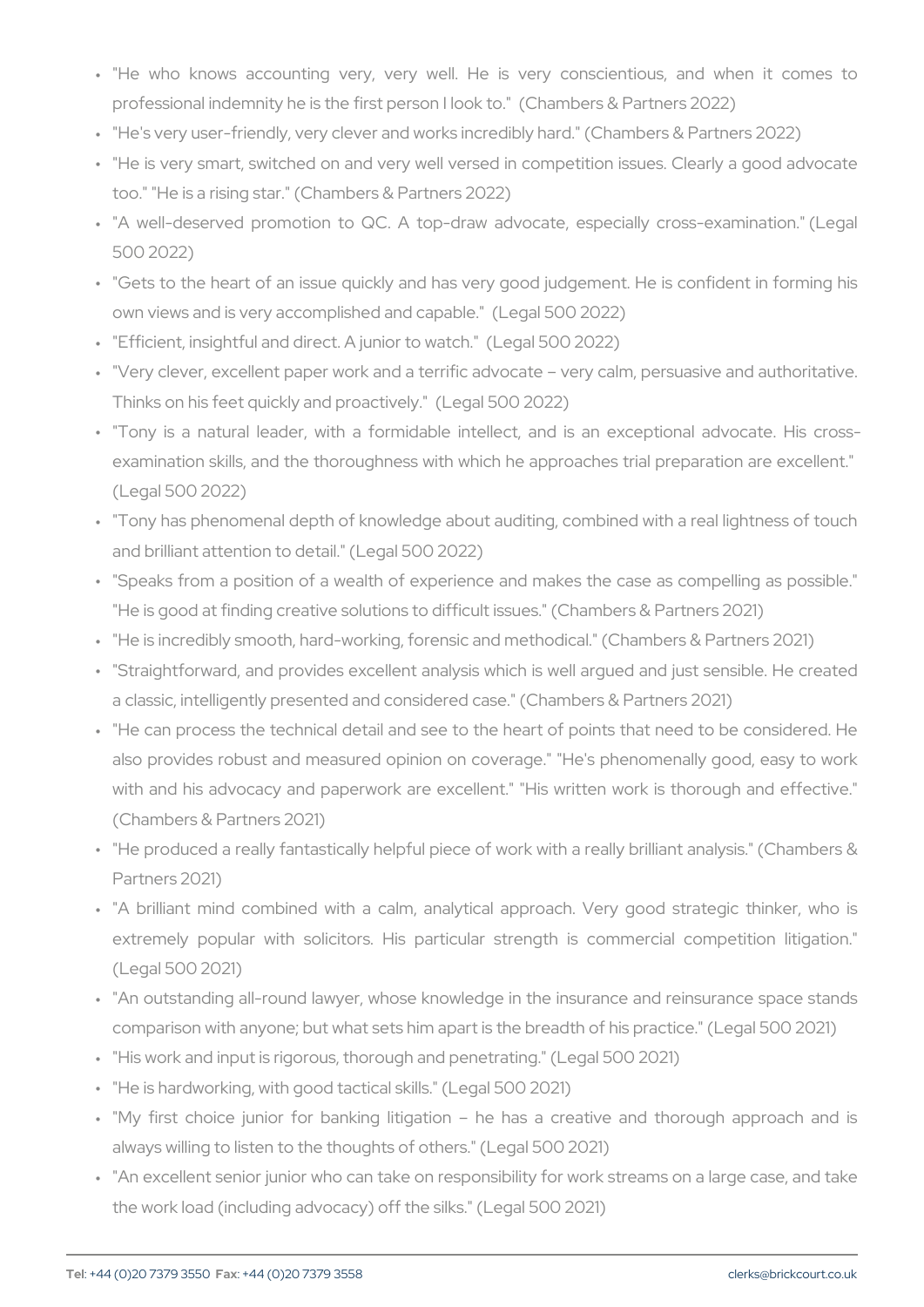- " Tony Singla is an astute, independent thinker who is regarde work with . (Who's Who Legal - UK Bar: Banking & Finance 2020)
- " "Well-renowned junior adept at tackling banking cases addressin disputes. He is noted for his handling of substantial group litigation on a share of banks. analyst, who offers a very reliable view of a case." "He is v drafting is fantastic." (Chambers & Partners 2020)
- " "He's good company, delivers good drafting, is good with cli complex to the simple." "He's exceptionally good. When he runs a and very well paced." (Chambers & Partners UK & Global 2020)
- " "Very good on his feet and puts in a lot of work in the preparati very clear in his presentation." (Chambers & Partners UK & Global " "Solicitors really respect him." "A tenacious, hard-working advoca " "He is outstanding - formidably clever and a strong team play
- "Very bright, an excellent advocate and his paperwork is terrific." " "He has a good style as an advocate: he's good at picking or ambitious." "He has a phenomenal intellect and is really a
- commercial and sensible." (Chambers & Partners 2020)
- " "Particularly impressive ability to be completely on top of the de also cut through to its key points." (Legal 500 2020)
- " "A real star of his generation, whilst being likeable and easy to we " "An exceptional junior who can hold his own with any silk." (Legal " "He is great at analysing the detail." (Legal 500 2020)
- " "He has a brilliant mind." (Legal 500 2020)
- " "He fully commits to the case and has the intellectual firepower t (Legal 500 2020)
- " Tony Singla is recognised for his superb banking and finance pr and other financial groups on complex, high-value cases. (Who' Finance 2019)
- " "A tenacious advocate with good judgement, who is effective, with." "His advocacy on interim applications and interlocutory he fine career as a leader ahead of him." (Chambers & Partners 2019)
- " "Tony Singla is a first-rate commercial lawyer who has very good adviser." "He's very good on the paperwork, proving a prodigio very quickly." (Chambers & Partners UK & Global 2019)
- " "Easy to work with, personable and highly responsive." "He is produces great advocacy." (Chambers & Partners UK & Global 2019)
- " "Clever, good to work with and focused." "He's got good (Chambers & Partners 2019)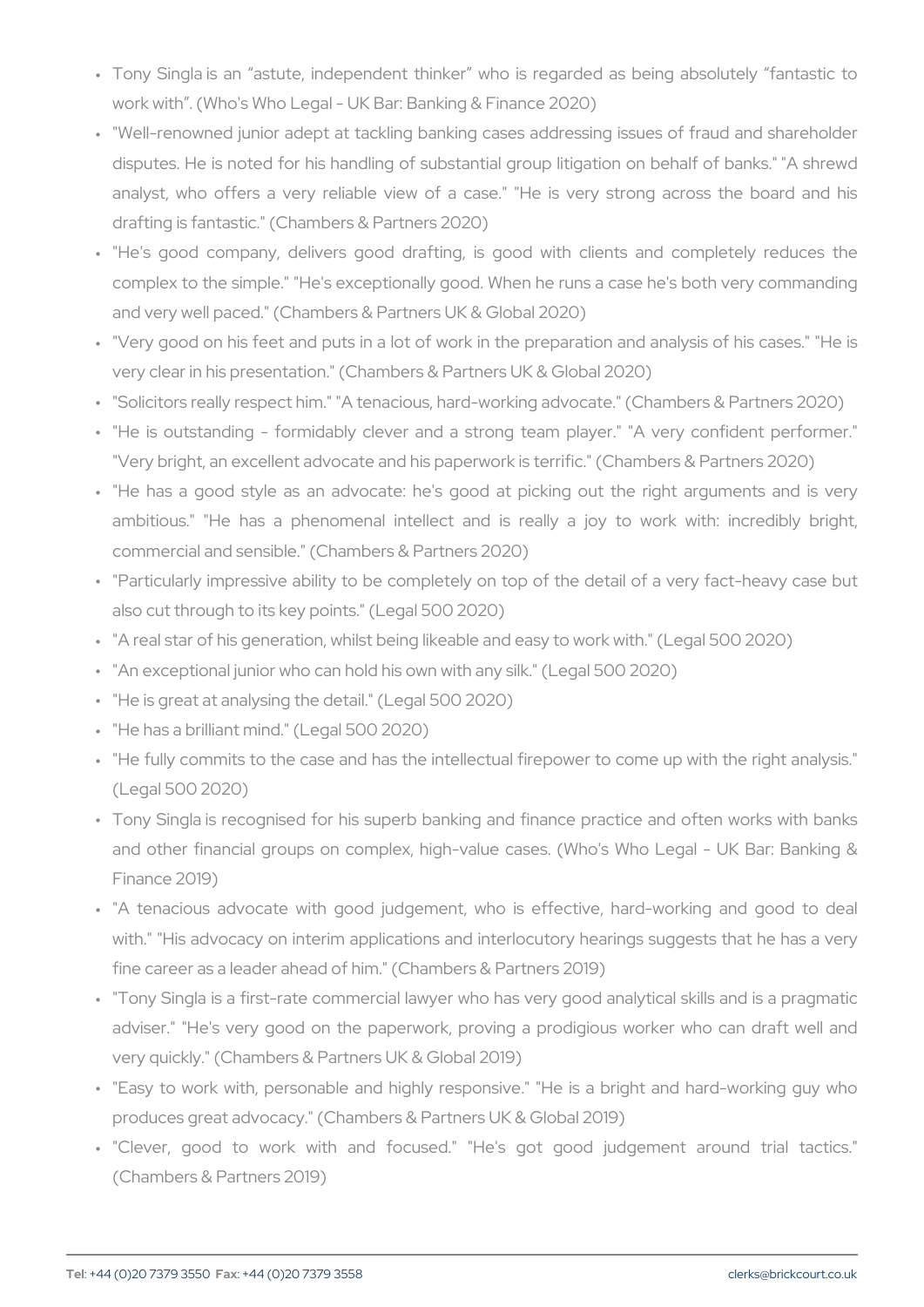- " "Very bright, very impressive and quick-working." "Very approacha constructive input on cases, which is always very focused and 2019)
- " "Incredibly user-friendly and great with technology." (Chambers &
- " "A very fine barrister, his drafting is excellent and tight, his ad 2018-19)
- " "A very highly rated commercial junior who is clearly going places
- " "Very clever, good written work, perceptive, not to mention a (Legal 500 2018-19)
- " "A really safe pair of hands in disciplinary cases concerning audi (Legal 500 2018-19)
- " "He is experienced in cases involving auditors and solicitors neg
- " "A very strong lawyer." "An extremely bright, very skilled ju clients." (Chambers & Partners 2018)
- " "Very clever, very feisty and a very good advocate. He has got go and is highly effective." "Everything the modern barrister thoughtful." (Chambers & Partners 2018)
- " "He is really good at looking at the issues from a client's p excellent drafting skills." (Chambers & Partners 2018)
- " "A very strong lawyer with good tactical sense." (Chambers & Part
- " "He's got very good analytical skills, and he's a pragmatic advise good at advising the client and always available." (Chambers & Pa " "Very bright, quite understated and a pleasure to work with." "He you ask him a question you get back a long and thoughtful answer " "A very impressive individual and a good draftsman." (Legal 500 2 " "An exceptional junior with real intellectual horsepower." (Legal 5 " "He is easy to deal with, and gives assured and clear-thinking adv " "He's absolutely fantastic and no doubt destined for great
- incredibly clear in his advice, very efficient, and has seriously i (Chambers & Partners 2017)
- " "An outstanding junior who is extremely responsive, very b (Chambers & Partners 2017)
- " "He is a top-class junior." (Chambers & Partners 2017)
- " "Has a growing reputation as a top commercial junior." (Chambers
- " "He has an extremely impressive personality and exudes confidenc
- " "He gives the confidence that he absolutely believes in his case corner and is a good, strong advocate." (Chambers & Partners 201
- " "Very impressive. He is hard-working, intelligent and has a brigh & Partners 2017)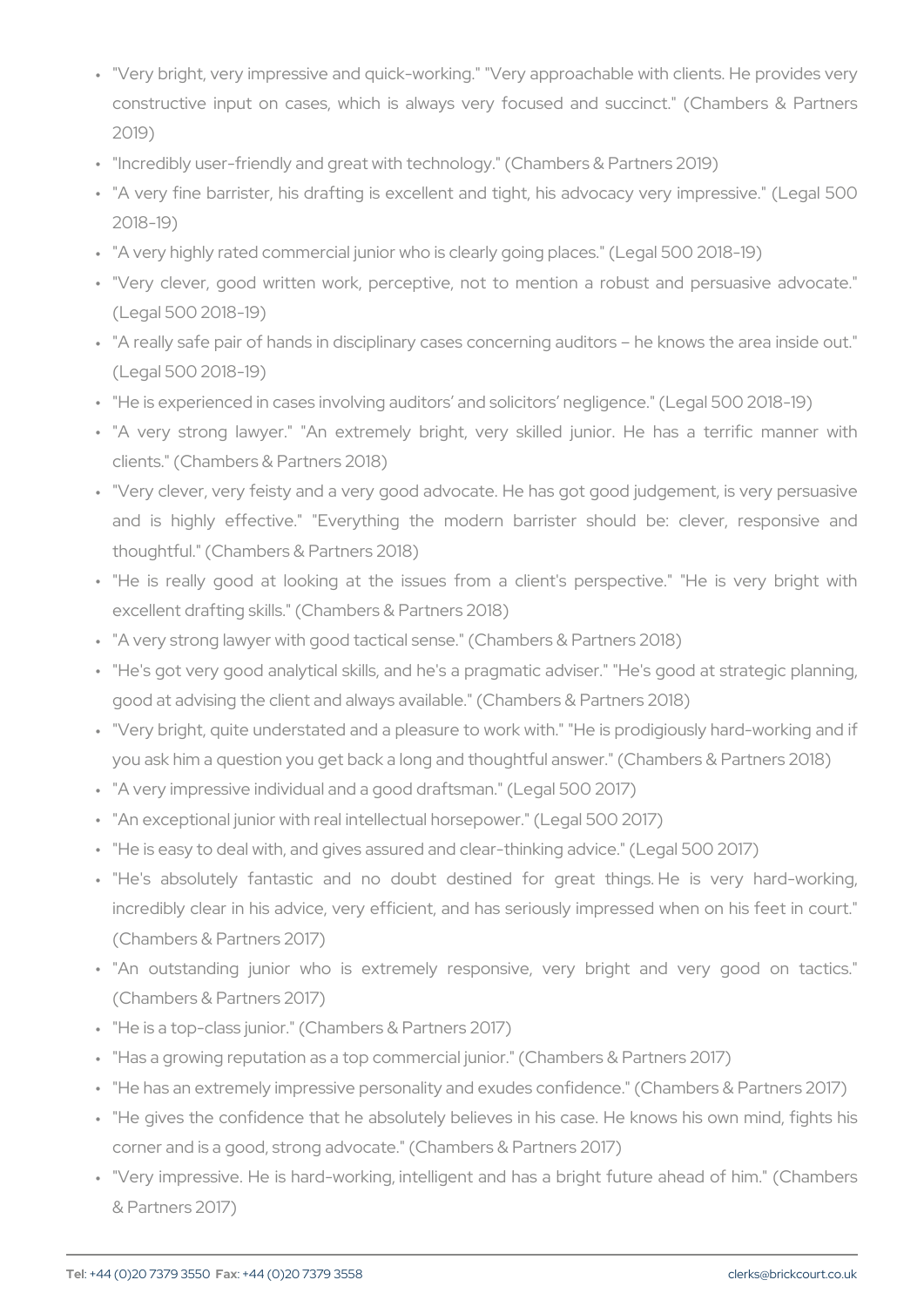" "He is very good at client service and is responsive - he is ve 2017)

" "Industrious and clever, he is a team player." (Chambers & Partne " "He's a very good commercial barrister." (Chambers & Partners 2017)

" "His drafting is frequently praised by instructing solicitors (Chambers & Partners 2017)

" "He is attentive to detail and produces really good work." (Chambe " "He has very good analytical skills and is a pragmatic adviser." (C " "A robust and thoughtful junior with an unfussy, practical and eleg " "Very user-friendly." (Legal 500 2016)

- " "Has an increasingly strong reputation as a junior of choice for  $\overline{\phantom{a}}$ has appeared in a number of the most high-profile proceedings of relation to banking, directorial duties and media and entertainmen
- " "Extremely calm and very impressive on his feet. He has done a 2016)
- " "Works incredibly hard, shows tremendous attention to deta personable. He's just a delight to work with." (Chambers & Partne
- " "Has been involved in a whole host of high-profile cases of late of the younger breed that is destined for great things." (Chambers
- " "He's really good, knows the law, gets into the detail very quickl He showed very good judgement in how he presented the legal a things across perfectly." (Chambers & Partners 2016)
- " "A very promising junior who is very bright and has excellent dra 2016)
- " "Tony is hard-working, intelligent and has an excellent grasp of de
- " "A commercial junior with an impressively broad practice. He is advocacy and dexterous handling of high profile shareholder corporate finance acquisitions." (Chambers & Partners 2016)
- " "A tenacious advocate with good judgement. He's effective, hard-(Chambers & Partners 2016)
- " "Incredibly bright" (Legal 500 2015)
- " "A good up-and-coming junior" (Legal 500 2015)
- " "Effective, hardworking and good to deal with when it comes to ple
- " "One of the brightest and most promising juniors around. He dra also a calm, confident and eloquent advocate. (Chambers & Partn
- " "A gifted junior with a quality commercial practice. One solicito Not only is he an excellent barrister academically, but he is practical and personal level.'" (Chambers & Partners 2015)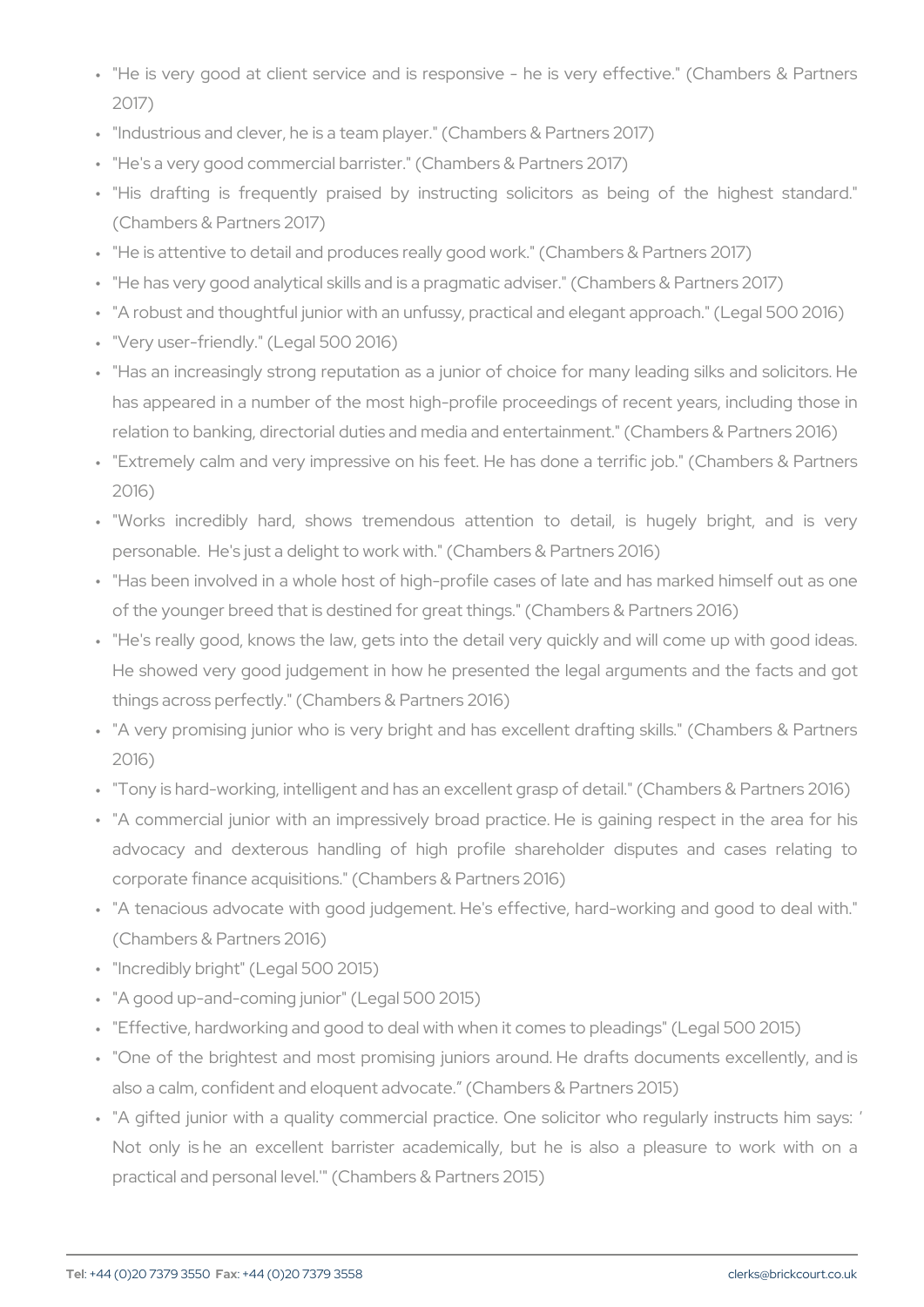- ""'Frustratingly brilliant', 'he is also a very nice man' who is 've senior to him.' (Chambers & Partners 2015)
- " "Tipped as a future star, he is already gaining significant recogni Partners 2015)
- " "He has a voracious appetite for work, good judgement and terrifi & Partners 2015)
- " "Tony is very approachable, good on his feet, and excellent if yo advice." (Chambers & Partners 2015)
- " "An impressive and active junior, with a broad practice encompas and professional negligence cases. Solicitors appreciate his ethic." (Chambers & Partners 2015)
- " "He has a very good grasp of the issues and puts a lot of effort case. Very easy to work with, he has no airs and graces." (Chambe " "A real star for the future. He does an excellent job every time, year of call." (Chambers & Partners 2014)
- " "A fast-emerging talent in commercial and competition law, who his broad expertise as a commercial litigator." (Chambers & Partne " "He drafts well and has a very high work quality." (Chambers & Pa " "Gains favour among solicitors and clients in the entertainment handling of contract, licensing and database rights disputes." (Chambers 2014) " "'standout junior' Tony Singla, who has 'a fantastic legal brain'" ( " "future star" (Legal 500 2013)
- " "Brick Court Chambers Tony Singla has rapidly established commercial litigation and competition law issues. He is 'very bi and he has a gravitas that is well beyond his year of call'. He and 'is very quick to grasp both the detail and the key argumen with his application, 'devoting every hour and even weekends One instructing solicitor who used him said that 'for a case of the magnitude we were magnitude we were  $\frac{1}{100}$ have operated as the only junior, that in itself is testament to his acted for the Israeli entrepreneur Michael Cherney in a \$4 bi oligarch Oleg Deripaska concerning shares in Rusal, a Russian for ITV in a high-profile USD30 million contractual licensing concerning the Channel 3 network." (Chambers & Partners 2013, Under)
- " "an impressive level of market attention, considering his compara 2013)
- " "Praise also falls on Tony Singla, who sources say is 'great for angle'" (Chambers & Partners 2013)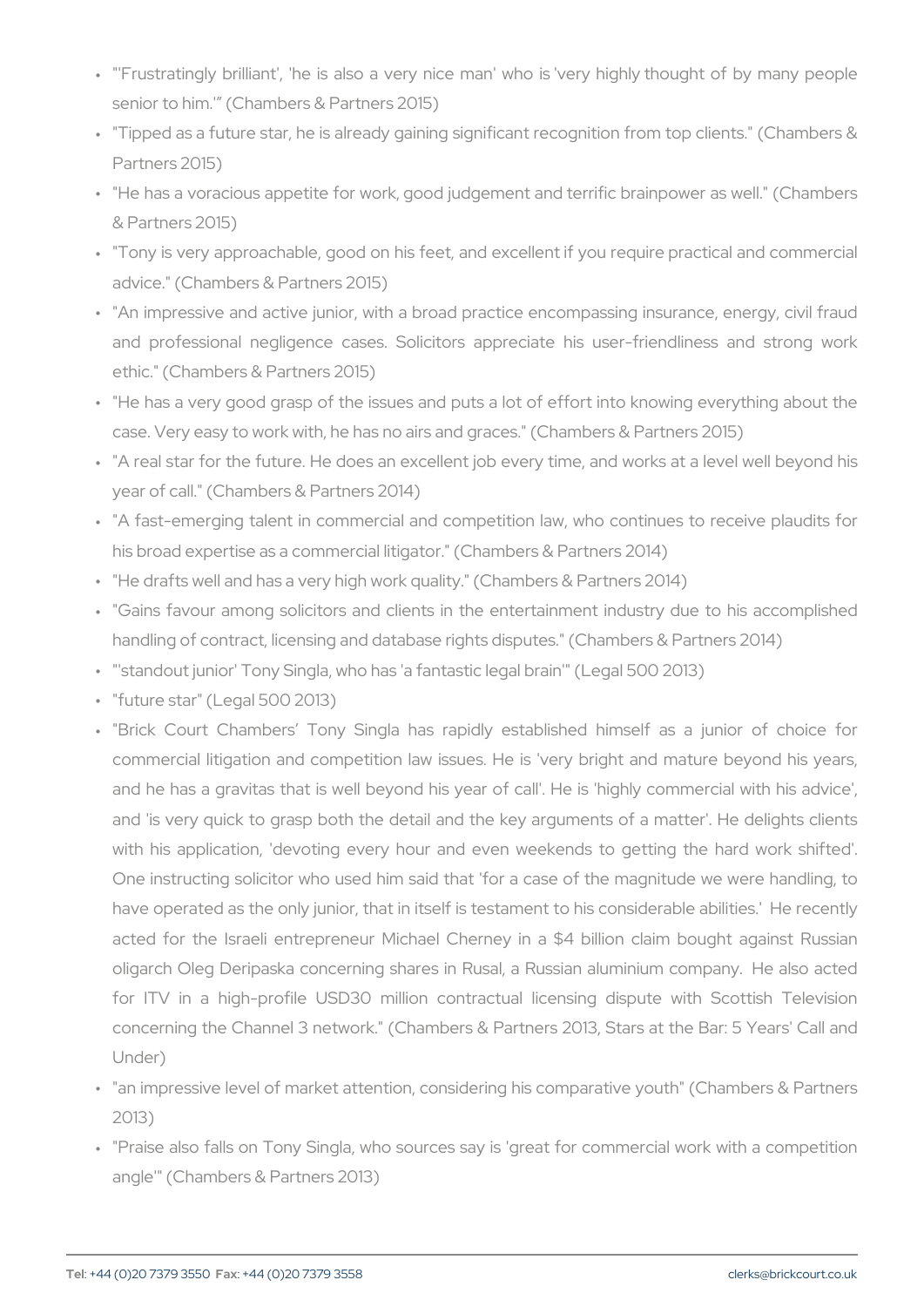- " "praised as a 'junior of choice' as a result of his 'ability to tak sound simple'" (Chambers & Partners 2013)
- " "quick, efficient and not afraid to make his views known" (Legal 50
- " "Tony Singla is fast establishing an excellent reputation for acknowledged as an 'excellent up-and-comer' at the set." (Chambe " "a bright, young barrister with a tremendous future ahead of him"

### Qualifications

| Education                                                                                                                                                                                       |
|-------------------------------------------------------------------------------------------------------------------------------------------------------------------------------------------------|
| Winchester College (1996 - 2001)                                                                                                                                                                |
| Pembroke College, Oxford University (2002 - 2006)                                                                                                                                               |
| Inns of Court School of Law (2006 - 2007)                                                                                                                                                       |
| Qualifications                                                                                                                                                                                  |
| MA (Hons) Jurisprudence (2005) (First Class)                                                                                                                                                    |
| Bachelor of Civil Law (2006) (Distinction)                                                                                                                                                      |
| Bar Vocational Course (2007) (Outstanding)                                                                                                                                                      |
| Scholarships & Prizes                                                                                                                                                                           |
| Oxford University                                                                                                                                                                               |
| " Proxime Accessit to the Gibbs Prize (for best performance in Cont<br>Finals Papers)<br>" Norton Rose Prize (for best performance in Company Law Finals Pa<br>" Distinction in Law Moderations |
| Pembroke College, Oxford                                                                                                                                                                        |
| " Domus Scholarship<br>" Sir Roger Bannister Scholarship                                                                                                                                        |

- " Crystal Prize for Law
- " Farthing Prize for Constitutional Law

Lincoln s Inn

- " Buchanan Prize
- " Megarry Scholarship
- " Lord Mansfield Scholarship